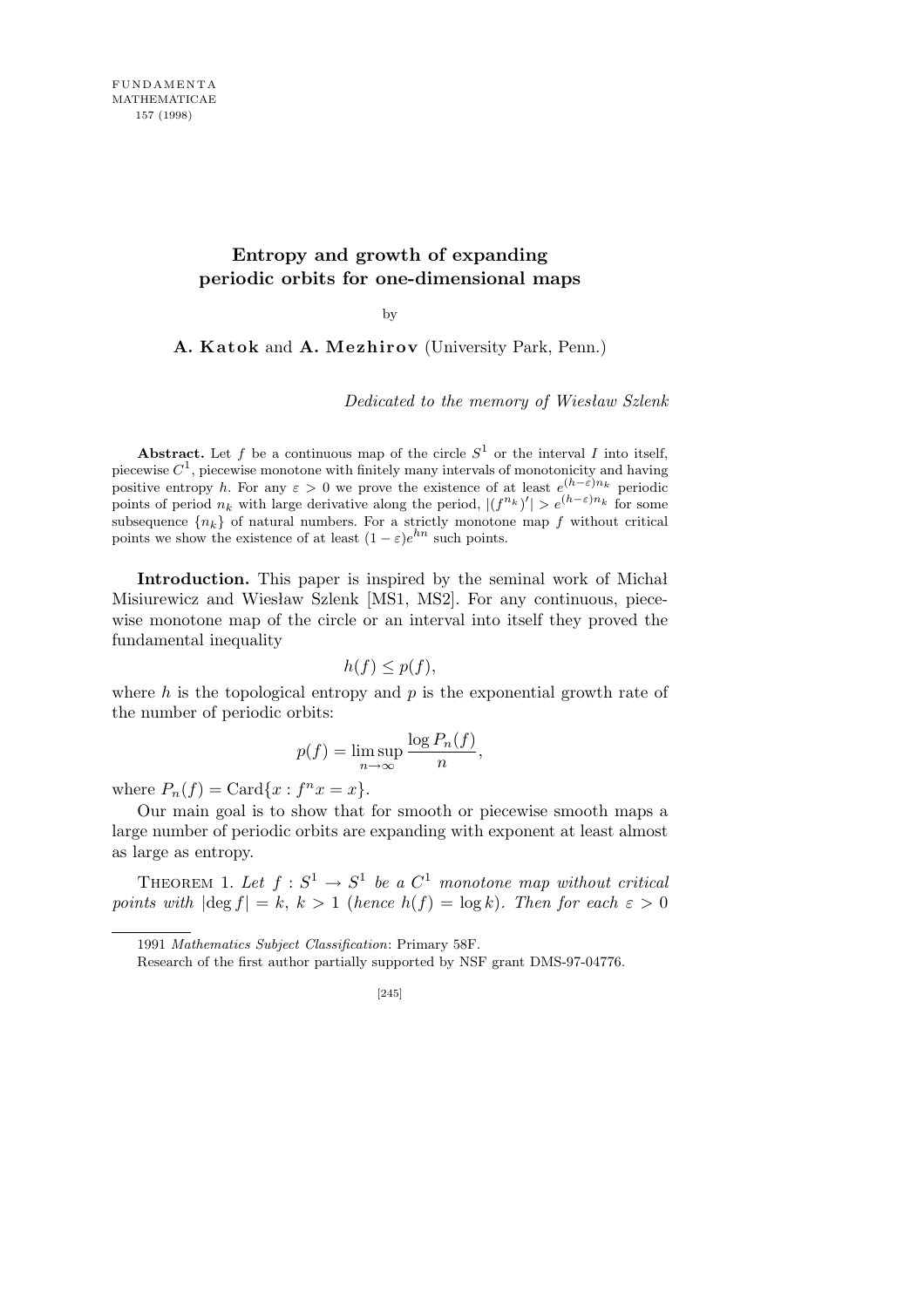*and n large enough one can find at least*  $(1 - \varepsilon)k^n$  *periodic points*  $x_i^n$  *of period n for which*  $|(f^n)'(x_i^n)| \geq (k - \varepsilon)^n$ *.* 

THEOREM 2. Let f be a continuous, piecewise  $C^1$  map of  $S^1$  or I into *itself with finitely many critical points and with entropy*  $h(f) = h > 0$ *. Then for each*  $\varepsilon > 0$  *one can find a subsequence*  $\{n_k\}_{k=0}^{\infty}$  *of natural numbers such that for each*  $n_k$  *the function f has at least*  $e^{(h-\epsilon)n_k}$  *periodic points*  $x_i^{n_k}$  *of period*  $n_k$  *for which*  $|(f^{n_k})'(x_i^{n_k})| > e^{(h-\varepsilon)n_k}$ .

In both statements the loss of expansion is small on the *exponential* scale. The loss in the number of periodic points is small in the stronger *multiplicative* sense for monotone maps of the circle but only in the exponential sense if critical points are present. This exponential loss in the number of points with large derivative is probably unavoidable even if we assume higher smoothness.

One can naturally ask whether for monotone maps of the circle one can actually guarantee that no expansion is lost. An easy answer is that the expansion is actually controlled not by entropy but by the Lyapunov exponent with respect to the maximal entropy measure which is always greater than or equal to the entropy; if the inequality is strict, which is generically true, one can avoid the loss of expansion altogether (Proposition 4). We discuss the difficulties of the remaining case at the end of the paper.

Our results can be viewed as a simple model case for the still unknown  $C<sup>1</sup>$  versions of results connecting entropy and the growth of periodic orbits for  $C^{1+\varepsilon}$  diffeomorphisms in dimension two and flows in dimension three, specifically [K1, Theorem 4.3; K2, Theorem 4.1; KM, Corollary S.5.11]. For the proofs of those results the  $C^{1+\epsilon}$  assumption is crucial since they heavily rely on Pesin theory [P, KM, BKP], essential elements of which fail in the  $C^1$  case [Pu].

The novelty of our approach lies in not requiring any regularity beyond  $C<sup>1</sup>$  while the influence of critical points is overcome in a more or less standard fashion by considering a Markov approximation for orbits avoiding a neighborhood of the critical set. If we assume that  $f$  is  $C^{1+\varepsilon}$  for some positive  $\varepsilon$  then Theorem 1 becomes a simpler version of the results for the two-dimensional invertible case (e.g. [KM, Corollary S.5.11]) and Theorem 2 can be deduced from those results via the Markov approximation (see proof of Theorem 2 below). The argument in the  $C^{1+\varepsilon}$  case uses existence of orbits regular with respect to a measure with high entropy which return very close to the initial condition and then one uses a non-uniform version of the Anosov closing lemma for hyperbolic systems (see [KM, Theorem S.4.13]). The latter depends on a bounded distortion estimate which is exactly where Hölder regularity of the derivative is required. Uniform bounded distortion breaks down for *C* <sup>1</sup> maps so we have to replace it with a counting argument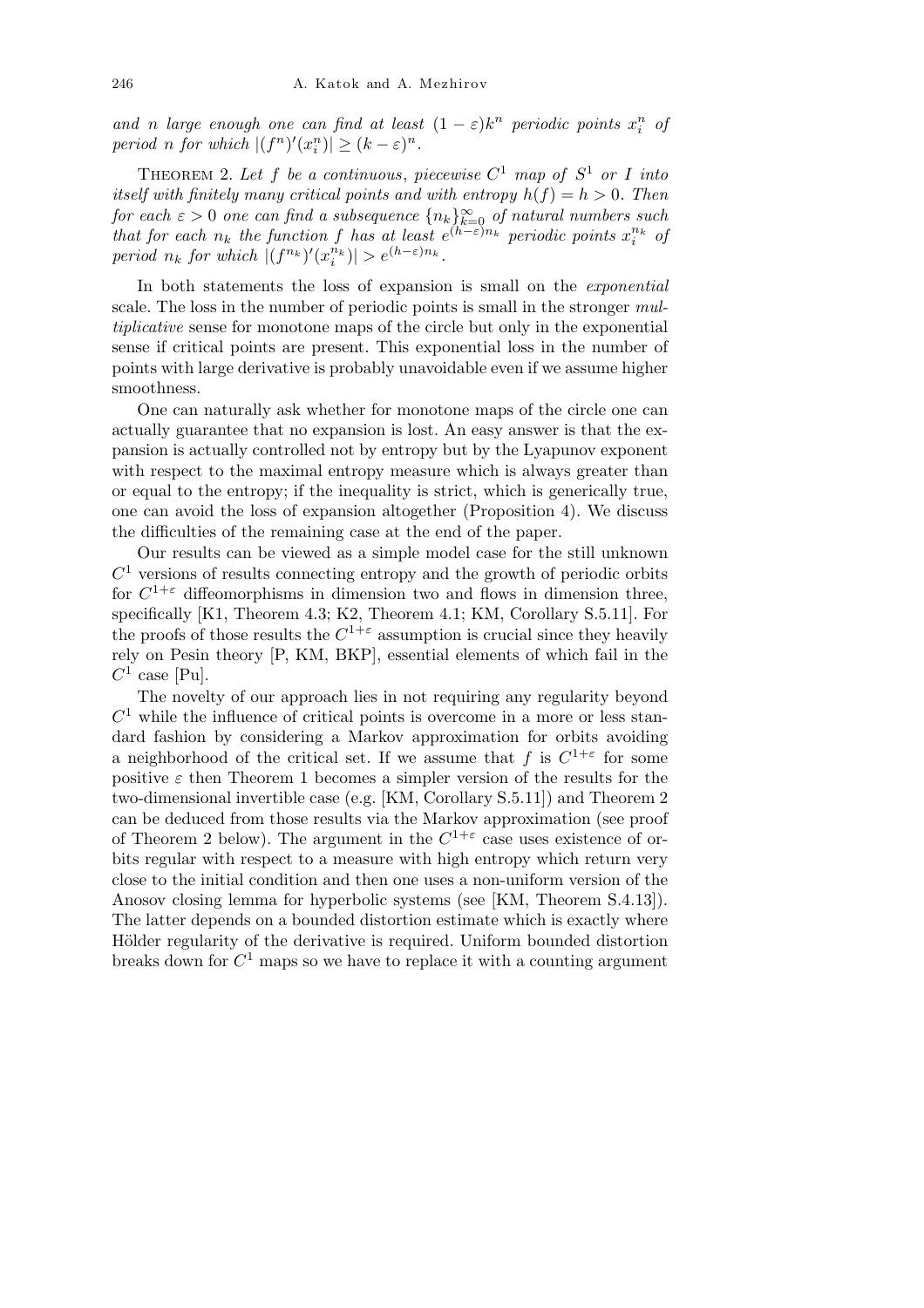showing that it still holds in many places. While completely elementary, the argument is "ergodic" in spirit and possibly its more sophisticated versions may be used in the two-dimensional case.

We would like to thank the referees for their comments which helped to improve the presentation of the paper. In particular, we are grateful for pointing out the argument and references which produce a multiplicative lower bound for the number of periodic points (see subsection "Multiplicative growth estimate" below).

**Proofs.** Theorems 1 and 2 will be deduced from the following result.

THEOREM 3. Let f be a continuous, piecewise  $C^1$  map of  $S^1$  or I into *itself.* Assume that there exist  $a > 1$ ,  $M > 0$  and  $\beta > 0$  and an increasing sequence  $\{n_l\}$  of positive integers such that for each  $n_l$  one can find  $[a^{n_l}]$  $\sum_{i=1}^{n}$  *intersecting intervals*  $\{ \Delta_i^{n_l} \}_{i=1}^{[a^{n_l}]}$  *in*  $S^1$  *with the following properties*:

- (1) *f is*  $C^1$  *on each interval*  $f^m(\Delta_i^{n_l})$  *for*  $m = 0, 1, ..., n_l 1$ ,
- (2) *each*  $\Delta_i^{n_l}$  *contains a periodic point*  $x_i^{n_l} \in \Delta_i^{n_l}$  *of period*  $n_l$ ,
- (3) the derivative of  $f$  at each  $x_i^{n_l}$  and at each of its images is greater *than β in absolute value*,
- (4)  $\sum_{m=0}^{n_l-1}$  $\sum_{i=1}^{\lfloor a^{n_l} \rfloor} l(f^m(\Delta_i^{n_l})) \leq Ma^{n_l}$ , where  $l(\Delta)$  is the length of the *interval ∆*,

$$
(5) \qquad l(f^{n_l}(\Delta_i^{n_l})) \ge \beta.
$$

*Then for each*  $\varepsilon > 0$  *one can find*  $N \in \mathbb{N}$  *such that for each*  $n_l > N$ *the function f has at least*  $(1 - \varepsilon)a^{n_l}$  *periodic points*  $x_i$  *of period*  $n_l$  *with*  $|(f^{n_l})'(x_i)| > (a - \varepsilon)^{n_l}.$ 

Condition (5) will give us the existence in most  $\Delta_i^{n_l}$ 's of a point  $y_i^{n_l}$  where the function  $f^{n_l}$  has large derivative,  $|(f^{n_l})'(y_i^{n_l})| > (a - \varepsilon)^{n_l}$ . Condition (2) will guarantee the existence of a periodic point  $x_i^{n_i}$  of period  $n_i$  in each interval  $\Delta_i^{n_l}$  containing  $y_i^{n_l}$ , and conditions (1), (3) and (4) will give us the estimate  $\overline{1}$ l,

$$
\left|\frac{(f^{n_l})'(y_i^{n_l})}{(f^{n_l})'(x_i^{n_l})}\right| < e^{\varepsilon n_l}
$$

for most intervals  $\Delta_i^{n_l}$ .

Denote by  $\omega_q(\delta)$  the  $\delta$ -modulus of continuity of a function *g*,

$$
\omega_g(\delta) = \sup\{|g(x) - g(y)| \mid |x - y| < \delta\}.
$$

In the proof of Theorem 3 we use the following lemma.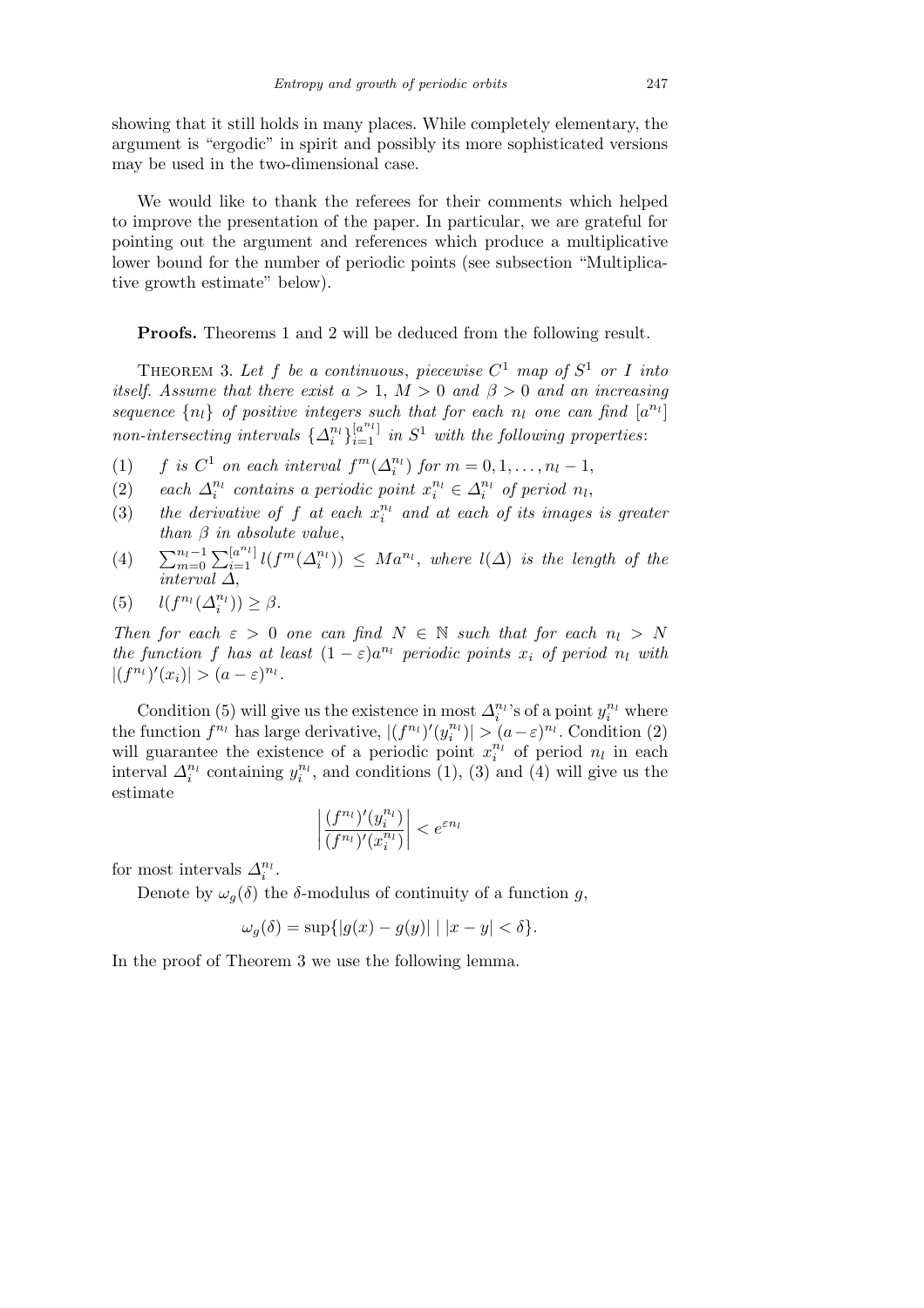Lemma 1. *Let f be a C* <sup>1</sup> *map of the circle or an interval into itself and*  $\psi : \mathbb{N} \to \mathbb{R}_+$  *be a function with*  $\psi(n) = o(n)$ *. For each natural n define* 

$$
\phi(n) = \phi_{f,\psi}(n) = \sup \Big\{ \sum_{i=1}^n \omega_{f'}(\delta_i) \Big| \sum_{i=1}^n \delta_i < \psi(n), \ 0 \le \delta_i \le 1 \Big\}
$$

*.*

*Then*  $\phi(n) = o(n)$ *.* 

Proof. Fix  $\varepsilon > 0$ . We show that there exists *N* such that  $\phi(n) \leq \varepsilon n$ for each  $n > N$ . As  $f'$  is uniformly continuous,  $\lim_{\delta \to 0} \omega_{f'}(\delta) = 0$ , so there lor each *n* > *N*. As *J* is unnormly continuous,  $\lim_{\delta \to 0} ω_f(0) = 0$ , so there exists γ such that  $ω_f(δ) < ε/2$  if  $δ < γ$ . Then if  $\sum_{i=1}^n δ_i ≤ ψ(n)$  we have  $Card({i | \delta_i \geq \gamma}) < \psi(n)/\gamma$ , and hence

$$
\sum_{i=1}^{n} \omega_{f'}(\delta_i) = \sum_{i:\delta_i < \gamma} \sum_{i:\delta_i \ge \gamma} \le \frac{\varepsilon}{2}n + \frac{\psi(n)}{\gamma} \omega_{f'}(1) \le \varepsilon n
$$

for *n* large enough, as  $\psi(n) = o(n)$ .

*Proof of Theorem 3.* Fix  $\varepsilon > 0$ . For each  $n_l$  we have  $A = [a^{n_l}]$  nonintersecting intervals  $\{\Delta_i^{n_l}\}_{i=1}^A$ , so the sum of their lengths  $\sum_{i=1}^A l(\Delta_i^{n_l})$  is at most 1. Hence all but at most  $(a - \varepsilon)^{n_l}$  intervals have length smaller than  $(a - \varepsilon)^{-n_l}$ . Furthermore, for any interval,  $l(f^{n_l}(\Delta_i^{n_l})) \geq \beta$ , so in each of those  $A - (a - \varepsilon)^{n_l}$  intervals there exists a point  $y_i^{n_l} \in \Delta_i^{n_l}$  with

$$
|(f^{n_l})'(y_i^{n_l})| \geq \frac{\beta}{(a-\varepsilon)^{-n_l}} = \beta(a-\varepsilon)^{n_l}.
$$

As  $\sum_{i=1}^{A}$  $\nabla^{n_l-1}$  $\sum_{k=0}^{n_l-1} l(f^k(\Delta_i^{n_l})) \leq Ma^{n_l}$ , we know that  $\operatorname{Card}(\left\{i\right\})$ *n*<sub>*l*</sub><sup>*−*1</sup> *k*=0  $l(f^k(\Delta_i^{n_l})) \geq \sqrt{n_l}$  $\mathbf{v}$  $\leq a^{n_l} \frac{M}{\sqrt{n_l}}$ .

So, at least  $A - a^{n_l} M / \sqrt{n_l} - (a - \varepsilon)^{n_l}$  intervals  $\Delta_i^{n_l}$  contain a point  $y_i^{n_l}$  in their interior and satisfy the inequality

$$
\sum_{k=0}^{n_l-1} l(f^k(\Delta_i^{n_l})) \le \sqrt{n_l}.
$$

Let  $x_i^{n_l}$  be our periodic point in one of those intervals. Let  $S_i$  be the set of integers  $k$  between 0 and  $n_l - 1$  such that

$$
|(f^{n_l})'(f^k(x_i^{n_l}))| \le |(f^{n_l})'(f^k(y_i^{n_l}))|.
$$

Then we have

$$
\log \left| \frac{(f^{n_l})'(y_i^{n_l})}{(f^{n_l})'(x_i^{n_l})} \right| \le \sum_{k \in S_i} (\log |f'(f^k(y_i^{n_l}))| - \log |f'(f^k(x_i^{n_l}))|)
$$
  

$$
\le \beta^{-1} \sum_{k \in S_i} (|f'(f^k(y_i^{n_l}))| - |f'(f^k(x_i^{n_l}))|)
$$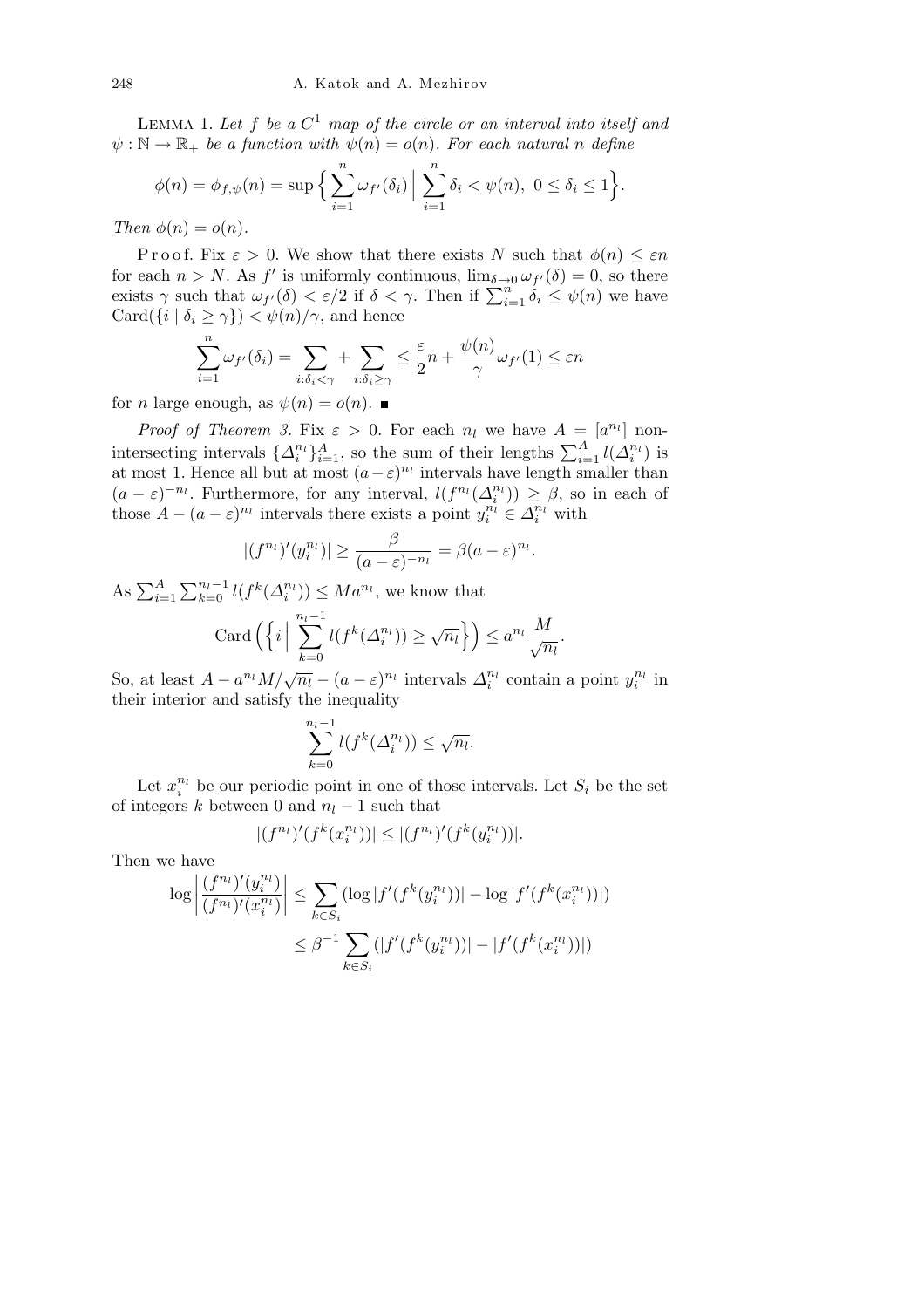*Entropy and growth of periodic orbits* 249

$$
\leq \beta^{-1} \sum_{k=0}^{n_l-1} ||f'(f^k(y_i^{n_l}))| - |f'(f^k(x_i^{n_l}))||
$$
  

$$
\leq \beta^{-1} \sum_{k=0}^{n_l-1} \omega_{f'}(l(f^k(\Delta_i^{n_l}))).
$$

Here we assume that the logarithms are natural.

By Lemma 1 we know that if  $n_l > N_0$  then  $\sum_{k=0}^{n-1} \omega_{f'}(l(f^k(\Delta_i^{n_l})))$  <  $\varepsilon \beta n_l$ , hence for all  $n_l$  large enough we have

$$
\log \left| \frac{(f^{n_l})'(y_i^{n_l})}{(f^{n_l})'(x_i^{n_l})} \right| \leq \varepsilon n_l.
$$

From this we get

$$
|(f^{n_l})'(x_i^{n_l})| \ge \frac{|(f^{n_l})'(y_i^{n_l})|}{e^{\varepsilon n_l}} \ge \frac{(a-\varepsilon)^{n_l}}{e^{\varepsilon n_l}} = \left(\frac{a-\varepsilon}{e^{\varepsilon}}\right)^{n_l}
$$

for all  $n_l$  large enough, which completes the proof.

We will use the following remarks in the proof of Theorem 1, Theorem 2 and Proposition 4.

REMARK 1. Suppose that instead of condition (5) the intervals  $\Delta_i^{n_l}$  satisfy the following condition:

(5a) There exists  $b > 0$  such that for all  $\gamma > 0$  and for  $n_l$  large enough, in at least  $(1 - \gamma)a^{n_l}$  intervals  $\Delta_i^{n_l}$  one can find a point  $y_i^{n_l}$  such that

$$
|(f^{n_l})'(y_i^{n_l})| \ge b^{n_l}.
$$

Then *f* has at least  $(1 - \varepsilon)a^{n_l}$  periodic points  $x_i^{n_l}$  of period  $n_l$  with

$$
|(f^{n_l})'(x_i^{n_l})| \ge (b - \varepsilon)^{n_l}.
$$

REMARK 2. If conditions (1)–(5) hold for all *n* large enough, say  $n > N$ , the conclusion will hold in the sense of existence of periodic points of all periods  $n > N$ .

*Proof of Theorem 1.* Let  $f: S^1 \to S^1$  be a monotone  $C^1$  map of degree  $k, |k| > 1$ , without critical points. To prove the theorem we check that conditions (1)–(5) of Theorem 3 are satisfied for  $a = k$ . As f is smooth on the whole circle condition (1) is true.

For each positive integer *n* take a standard decomposition of the circle into  $k^n$  intervals  $\{\Delta_i^n\}_{i=1}^k$ , each mapped by  $f^n$  onto the whole  $S^1$  and hence containing a periodic point of *f* of period *n*. For example, pre-images of a fixed point of order up to *n* may serve as endpoints of these intervals. As *f* does not have critical points its derivative is bounded away from zero on the whole circle. Condition (3) then holds with any  $\beta < \min |f'|$ .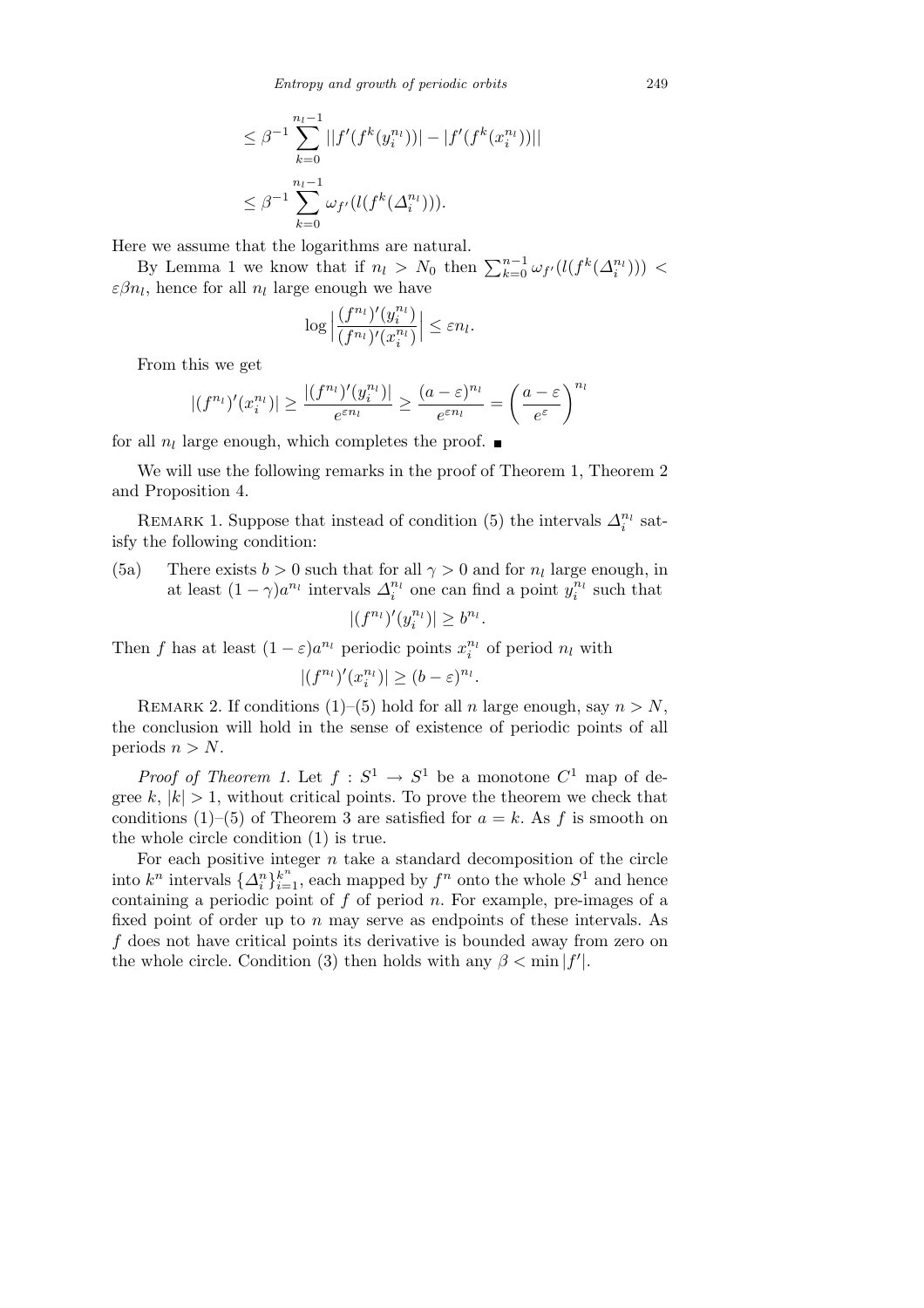As for each *i* and each positive *n* one has  $f^{n}(\Delta_{i}^{n}) = S^{1}$ , to satisfy (5) we can take any  $\beta < 1$ . Further, for each *m* the intervals  $\{f^m(\Delta_i^n)\}_{i=1}^{\kappa^n}$  cover the circle exactly *k <sup>m</sup>*-fold, which implies

$$
\sum_{i=1}^{k^n} l(f^m(\Delta_i^n)) = k^m \text{ and } \sum_{m=0}^{n-1} \sum_{i=1}^{k^n} l(f^m(\Delta_i^n)) \le k^n.
$$

Now conditions (1)–(5) of Theorem 3 are satisfied for  $a = k$  and  $M = 1$ from which it follows that for each  $\varepsilon > 0$  and all *n* large enough there are at least  $(1-\varepsilon)k^n$  periodic points  $x_i^n$  of period n with  $|(f^n)'(x_i^n)| > (k-\varepsilon)^n$ .

To prove Theorem 2 we use [KH, Corollary 15.2.9] which says that the topological entropy of a continuous piecewise monotone map *f* of *I* or *S* 1 into itself can be approximated arbitrarily well by the topological entropy of Markov chains for iterates of *f* associated with collections of subintervals.

*Proof of Theorem 2*. We call a point *x singular* for the function *f* if either f is not  $C^1$  in a neighborhood of x or  $f'(x) = 0$ . Singular points divide the domain of *f* into finitely many intervals such that on each interval the derivative is continuous and strictly positive in the interior. Fix an  $\varepsilon > 0$ . By [KH, Corollary 15.2.9] one can construct a one-sided topological Markov chain  $(\Omega_A^R, \sigma_A^R = \sigma_{\restriction \Omega_A^R})$  for an iterate of *f* with entropy  $h(\sigma_{\restriction \Omega_A^R}) > h - \varepsilon$ . We still denote this iterate by *f* since it satisfies the assumptions of the theorem. Following [KH] we use the upper index *R* for one-sided topological Markov chains to distinguish them from two-sided ones. To apply Theorem 3 we consider an invariant subset of  $\Omega_A^R$  such that the subintervals corresponding to periodic points in  $\Omega_A^R$  do not contain singular points of  $f$ .

The function  $f$  can only have finitely many singular points and those which belong to  $\Omega_A^R$  can be coded by sequences

$$
\omega^{(i)}=(\omega_1^i,\omega_2^i,\ldots,\omega_n^i,\ldots)\in\varOmega_A^R,\quad \ i=1,\ldots,q.
$$

For a positive integer *r* consider the subset  $F = F(r)$  of  $\Omega_A^R$  that consists of all elements of  $\Omega_A^R$  which contain no finite subsequence  $(\omega_1^i, \omega_2^i, \ldots, \omega_r^i)$ for  $i = 1, \ldots, q$ . Obviously, *F* is *σ*-invariant for any value of *r*. As there are only finitely many sequences  $\omega^{(i)}$  we can take *r* large enough that  $h(\sigma_{\upharpoonright F})$  >  $h_{\Omega_A^R} - \varepsilon > h - 2\varepsilon$ . (See [Li], where also an exponential estimate from above for the drop in entropy is obtained.)

Notice that once we fix  $r$ , by the construction of  $F$  we can find *δ >* 0 such that all points corresponding to sequences in *F* lie outside the  $\delta$ -neighborhood of the set of singular points. In fact, otherwise for any positive  $\delta$  we could find a point  $x$  and the corresponding sequence  $\omega = (\omega_1, \omega_2, \dots, \omega_n, \dots)$  such that some iterate  $f^s(x)$  would belong to the *δ*-neighborhood of some singular point. For sufficiently small *δ* this would imply that  $\omega^{(i)} = (\omega_1^i, \omega_2^i, \dots, \omega_r^i, \dots)$  and  $\sigma^s \omega = (\omega_{s+1}, \omega_{s+2}, \dots, \omega_{s+r}, \dots)$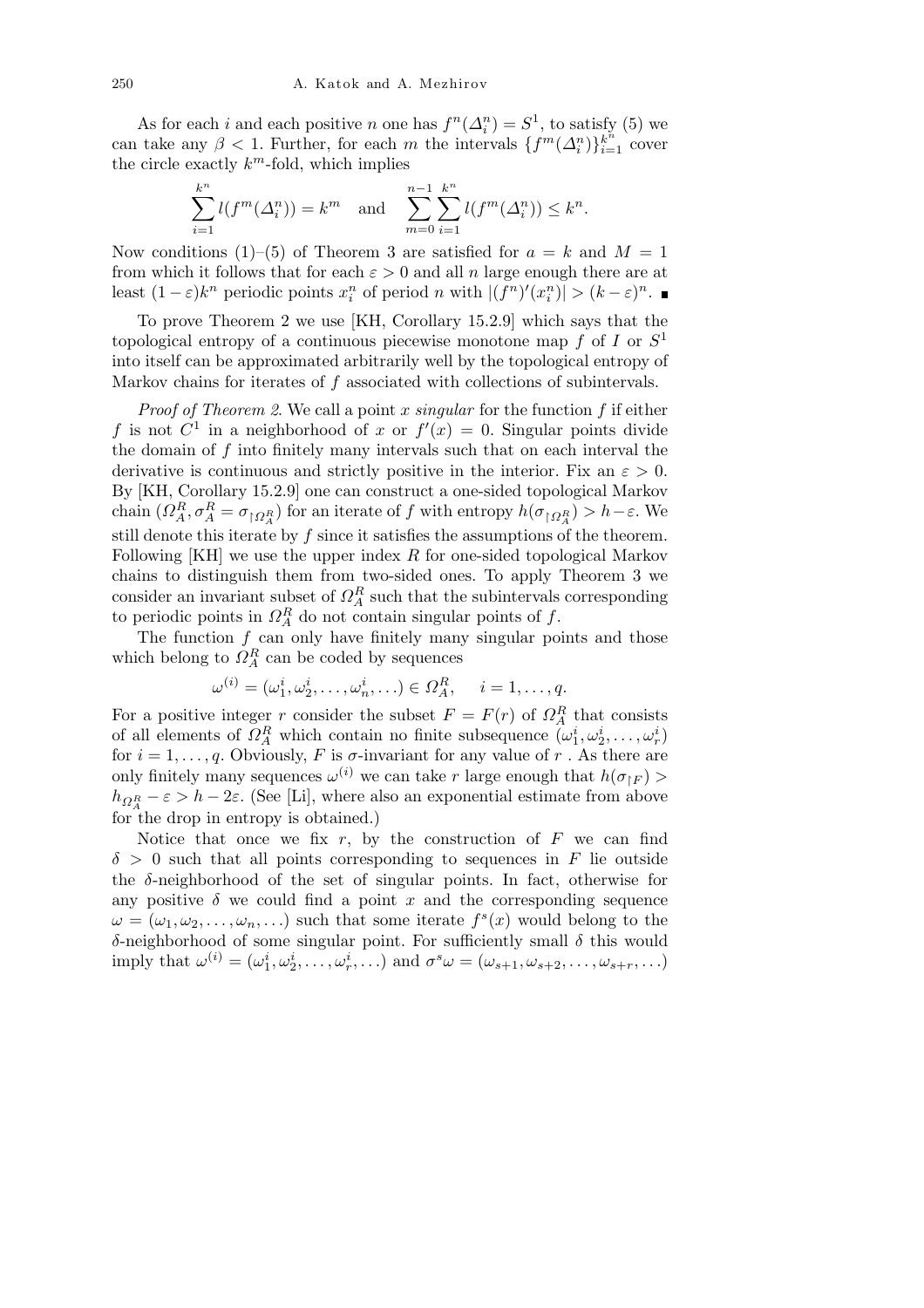have at least *r* first elements equal:  $\omega_{s+1} = \omega_1^i, \ldots, \omega_{s+r} = \omega_r^i$ . But it would mean that  $\omega$  contains the subsequence  $(\omega_1^i, \omega_2^i, \ldots, \omega_r^i)$  and hence cannot belong to *F*.

From this we see that the derivative of *f* is uniformly bounded away from 0 at all the periodic points of *f* with corresponding sequences in *F*.

By the choice of *F*,  $h(\sigma_{\upharpoonright F}) > h - 2\varepsilon$  and we can find an increasing sequence  ${n_k}_{k=1}^{\infty}$  of positive integers such that *F* contains at least  $e^{(h(\sigma_{|F})-\varepsilon)n_k} > e^{(h-3\varepsilon)n_k}$  different periodic sequences of period  $n_k$ . The subintervals  $\Delta_i^{(n_k)}$  corresponding to the first  $n_k$  elements of those periodic sequences satisfy the conditions of Theorem 3 for  $a = e^{h-3\varepsilon}$  and so give us at least  $\frac{1}{2}e^{(h-3\varepsilon)n_k}$  periodic points  $x_i^{n_k}$  of period  $n_k$  with  $|f'(x_i^{n_k})|>e^{(h-4\varepsilon)n_k}$ .

REMARK 3. With a slight modification the above proof works for maps whose set of critical points consists of finitely many isolated points and intervals.

The next proposition shows that if in Theorem 1 the exponent  $\chi$  of the measure  $\mu$  of maximal entropy for  $f$  is strictly greater than  $\log k$  then one can get a stronger estimate for the derivative of *f* along periodic orbits.

PROPOSITION 4. Let  $f : S^1 \to S^1$  be a  $C^1$  monotone map without critical *points with*  $|\text{deg } f| = k > 1$ *. Let*  $\tau = e^{\chi}$  *be strictly greater than*  $k, \tau = k + \alpha$ , *α >* 0*. Then for each ε >* 0 *and all n large enough one can find at least*  $(1-\varepsilon)k^n$  periodic points  $x_i^n$  of period n for which  $|(f^n)'(x_i^n)| > k^n$ .

P r o o f. To prove the proposition we check that condition (5a) of Theorem 3 is satisfied for  $a = k$  and  $b = k + \frac{1}{2}$  $\frac{1}{2}\alpha > k.$ 

As *f* does not have critical points the function  $\varphi = \log f'$  is bounded and hence integrable. As  $\mu$  is ergodic the Birkhoff Ergodic Theorem tells us that *n*<sup>−1</sup>  $\sum_{k=0}^{n-1} \varphi(f^k(x)) = n^{-1} \log (f^n)'(x)$  converges to the constant  $\chi = \log \tau$  $\mu$ -almost everywhere. This implies that as  $n \to \infty$ ,

$$
\mu\big(\big\{x\,\big|\,(f^n)'(x) < \big(\tau - \frac{1}{2}\alpha\big)^n\big\}\big) \to 0.
$$

But as  $\mu$  is a counting measure on the intervals  $\Delta_i^n$  we get

Card 
$$
\{i \mid (f^n)'(x) < (\tau - \frac{1}{2}\alpha)^n \ \forall x \in \Delta_i^n\} = o(k^n),
$$

which gives us the condition (5a) for  $b = \tau - \frac{1}{2}$  $\frac{1}{2} \alpha = k + \frac{1}{2}$  $\frac{1}{2}\alpha > k.$ 

As the function *f* satisfies the conditions of Theorem 1 it also satisfies conditions (1)–(4) of Theorem 3, which proves the proposition.  $\blacksquare$ 

## **Open questions and comments**

*Infinite critical sets*. The inequality

$$
h(f) \le p(f)
$$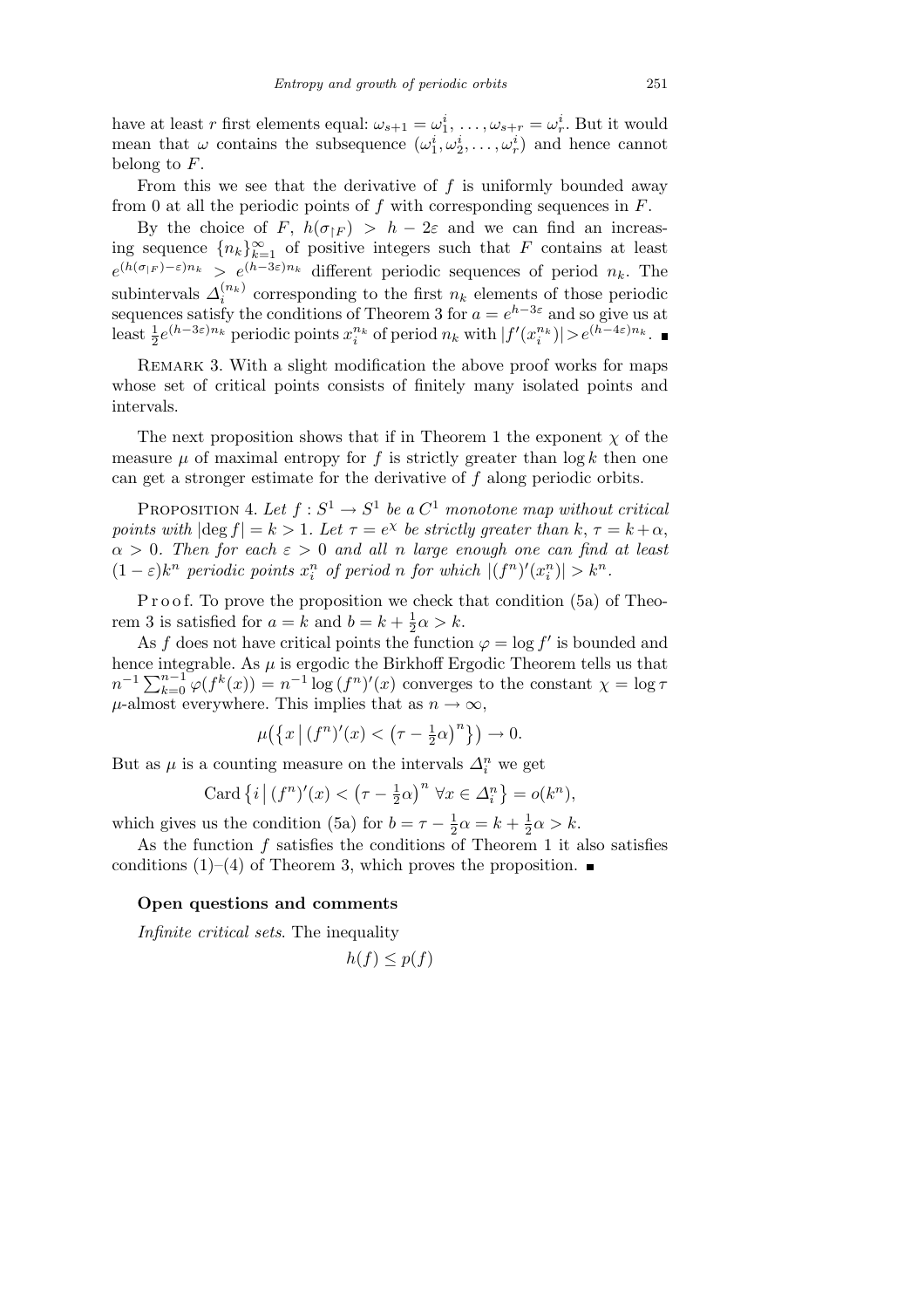established by Misiurewicz and Szlenk for piecewise monotone continuous maps of the circle or an interval has been extended by Misiurewicz to arbitrary continuous maps [M1, ALM]. Correspondingly, it is natural to ask whether our results about abundance of fast expanding periodic points also hold for arbitrary  $C^1$  or continuous piecewise  $C^1$  maps. In order to carry out the scheme of our proof we need to know that the invariant set of points which avoid a sufficiently small neighborhood of the critical set carries topological entropy which converges to the topological entropy of the map as the size of the neighborhood decreases. M. Misiurewicz pointed out to an argument in his paper [M2] which, while dealing with piecewise monotone maps, may be useful in establishing this fact.

*Multiplicative expansion estimate.* Another question is whether in the statement of Theorem 1 one can replace the inequality  $|(f^n)'(x_i^n)| \geq (k - \varepsilon)^n$ by a stronger inequality: either  $|(f^n)'(x_i^n)| \geq k^n$  or at least  $|(f^n)'(x_i^n)| \geq$  $Ck^n$  for a positive constant *C*. One needs to consider only the case not covered by Proposition 4, namely a  $C^1$  monotone map  $f : S^1 \to S^1$  with  $|\deg f| = k > 1$  without critical points such that  $\tau = e^{\chi} = k$ . Even in the expanding case  $|f'| > 1$  the situation is not completely clear. If *f* is a  $C^{1+\varepsilon}$  expanding map for some  $\varepsilon > 0$  the situation is rigid: the maximal entropy measure is absolutely continuous, in fact, it has a continuous positive density and the conjugacy with the linear expanding map  $E_k$  is smooth. Hence, for all points of period *n* the derivative of  $f^n$  is exactly  $k^n$ . However, A. Quas  $[Q]$  has shown that the rigidity result does not extend to *C* <sup>1</sup> maps. While in his examples the periodic points are not affected (the derivatives are still equal to exactly  $k^n$ ) this makes an improvement of Theorem 1 mentioned above rather unlikely. The main reason the usual argument establishing rigidity fails is the loss of the *uniform* bounded distortion estimate which is also responsible for examples of *C* 1 expanding maps without an absolutely continuous invariant measure [GS] and for a similar pathology such as "thick" invariant Cantor sets [Ho, Theorem 4].

*Two-dimensional case.* As mentioned in the introduction, one of our motivations was to try to find a method which may lead to a proof of the Misiurewicz–Szlenk inequality  $h(f) \leq p(f)$  for any  $C^1$  diffeomorphism of a compact two-dimensional manifold. In fact, a proper conjecture would be the following "semilocal" statement:

Let  $M$  be a two-dimensional manifold,  $U \subset M$  its open subset and  $\Lambda \subset U$  *be a compact set. If*  $f: U \to M$  *is a*  $C^1$  *diffeomorphic embedding such that*  $fA = A$  *then for any open neighborhood*  $V \supset A$ ,

$$
h(f_{\restriction A}) \leq p(f_{\restriction V}).
$$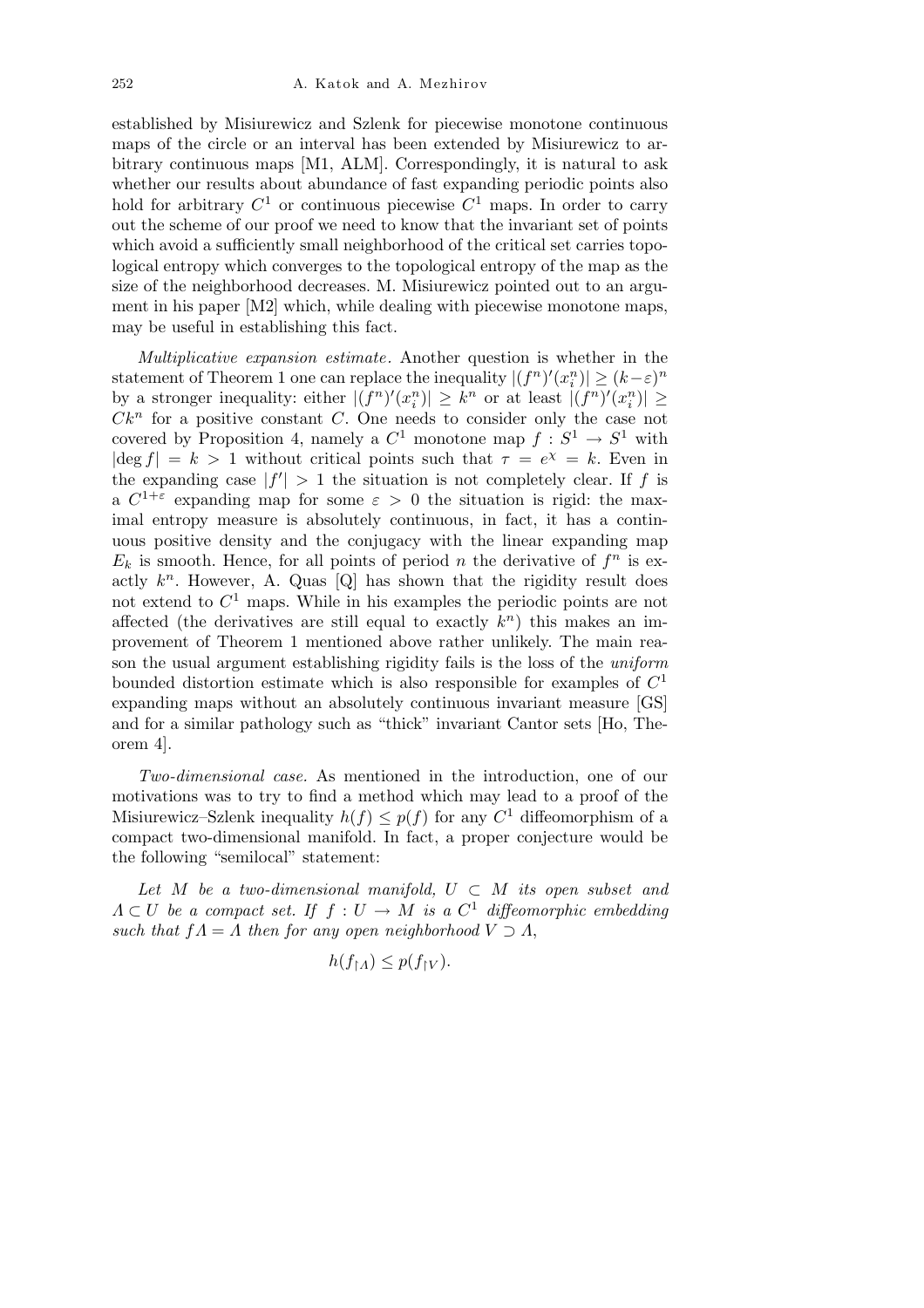*Multiplicative growth estimate.* For piecewise monotone maps the Misiurewicz–Szlenk inequality can be strengthened to a multiplicative estimate for the growth of the number of periodic orbits:

(\*) 
$$
\limsup_{n \to \infty} \frac{P_n(f)}{\exp nh(f)} > 0.
$$

While we have not found an explicit reference to that result in the literature it can be easilly deduced from the Milnor–Thurston kneading theory [MlT] and the work of Hofbauer [Ho]. This reduction was suggested by one of the referees. It works as follows. By [MlT] a piecewise monotone interval map with positive entropy is semiconjugate to a map *g* with the same entropy and a constant absolute value of the slope. This semiconjugacy is non-decreasing, so the fiber over a periodic point of *g* is a point or an interval, and therefore it contains a periodic point of the original map. Thus, it is enough to prove the estimate for *g*. But such a map *g* has an absolutely continuous ergodic measure  $\mu$  which is supported on finitely many intervals (this follows, for example, from [LY]). The entropy  $h_{\mu}(q)$  of *g* with respect to this measure must be equal to the Lyapunov exponent which is equal to the absolute value of the slope and hence by Ruelle's entropy inequality,  $h_{\mu}(g) = h(g)$ . Denote the support of  $\mu$  by *J*. Thus  $h(g) = h(g_{\uparrow}g)$  and since *g* is topologically transitive on *J* by [Ho, Theorem 3], the inequality (*∗*) holds.

Using a further development of the Hofbauer technique J. Buzzi [Bu, Theorems 1.1 and 2.9] proved existence and structural results for arbitrary  $C^{\infty}$  maps of the circle or an interval which in particular imply the multiplicative estimate (*∗*). He also shows [Bu, Appendix A] that (*∗*) does not hold for  $C^r$  maps for any finite  $r$ .

On the other hand, such estimates are known for certain classes of dynamical systems in dimensions higher than one. In particular, they appear in systems with uniformly hyperbolic behavior, such as Axiom A diffeomorphisms or locally maximal hyperbolic sets (see e.g. [KH, Theorem 18.5.5]). There are other situations where such estimates are known, the most remarkable being  $C^{\infty}$  diffeomorphisms of compact two-dimensional manifolds [KT] and also geodesic flows on rank one manifolds of non-positive curvature [Kn].

## **References**

- [ALM] L. Alsedà, J. Llibre and M. Misiurewicz, *Combinatorial Dynamics and Entropy in Dimension One*, World Sci., Singapore, 1993.
- [BKP] L. Barreira, A. Katok and Ya. Pesin, *Non-Uniformly Hyperbolic Dynamical Systems*, monograph in preparation.
- [Bu] J. B u z zi, *Intrinsic ergodicity of smooth interval maps*, Israel J. Math. 100 (1997), 125–161.